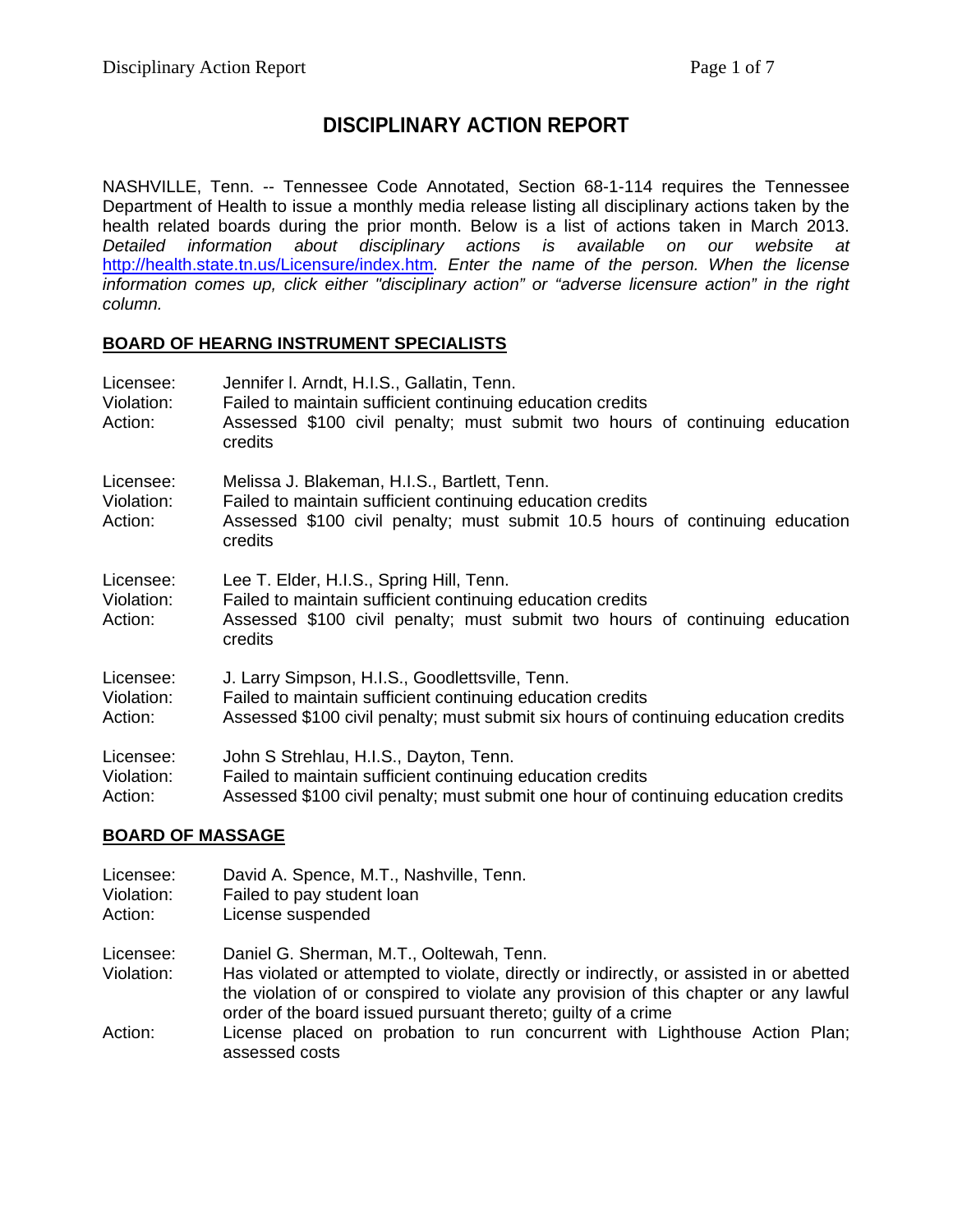#### **BOARD OF MEDICAL EXAMINERS**

| Licensee:<br>Violation:<br>Action: | James M. Bachstein, M.D., Lebanon, Tenn.<br>Unprofessional, dishonorable or unethical conduct; violation or attempted violation,<br>directly or indirectly, or assisting in or abetting the violation of, or conspiring to<br>violate any provision of this chapter or, any lawful order of the board issued<br>pursuant thereto or criminal statute of the state of Tennessee<br>Probation extended for ten months until at least September 1, 2013; assessed<br>\$2,500 civil penalty, plus costs                                                                                                                                                                                                                                        |
|------------------------------------|--------------------------------------------------------------------------------------------------------------------------------------------------------------------------------------------------------------------------------------------------------------------------------------------------------------------------------------------------------------------------------------------------------------------------------------------------------------------------------------------------------------------------------------------------------------------------------------------------------------------------------------------------------------------------------------------------------------------------------------------|
| Licensee:<br>Violation:<br>Action: | Robert T. Cochran, Jr., M.D., Nashville, Tenn.<br>Failed to maintain adequate patient records<br>License permanently retired; cease and desist the practice of medicine; assessed<br>costs                                                                                                                                                                                                                                                                                                                                                                                                                                                                                                                                                 |
| Licensee:<br>Violation:<br>Action: | James C. Gekas, M.D., Brentwood, Tenn.<br>Unprofessional, dishonorable or unethical conduct<br>License reprimanded; must meet certain terms and conditions; assessed costs                                                                                                                                                                                                                                                                                                                                                                                                                                                                                                                                                                 |
| Licensee:<br>Violation:<br>Action: | Edward D. Johnson, M.D., Hixson, Tenn.<br>Gross malpractice or a pattern of continued or repeated malpractice, ignorance,<br>negligence or incompetence in the course of medical practice; dispensing,<br>prescribing or otherwise distributing to any person any controlled substance or<br>other drug not in the course of professional practice, or not in good faith to relieve<br>pain and suffering, or not to cure an ailment, physical infirmity or disease, or in<br>amounts and/or for durations not medically necessary, advisable or justified for a<br>diagnosed condition<br>License placed on probation for not less than five years; must meet certain terms<br>and conditions; assessed \$2,500 civil penalty, plus costs |
| Licensee:<br>Violation:<br>Action: | Gumersindo R. Leal, M.D., Memphis, Tenn.<br>Unprofessional, dishonorable or unethical conduct; gross health care liability or a<br>pattern of continued or repeated health care liability, ignorance, negligence or<br>incompetence in the course of medical practice; dispensing, prescribing or<br>otherwise distributing to any controlled substance or any other drug not in the<br>course of professional practice, or not in good faith to relieve pain and suffering, or<br>not to cure an ailment, physical infirmity or disease, or on amounts and/or for<br>durations not medically necessary, advisable or justified for a diagnosed<br>conditions<br>License reprimanded; assessed costs                                       |
| Licensee:<br>Violation:<br>Action: | Anjalie J. Narshimhan, M.D., Nashville, Tenn.<br>Unprofessional, dishonorable or unethical conduct; violation or attempted<br>violation (of) any criminal statute of the state of Tennessee<br>License reprimanded; must meet certain terms and conditions; assessed \$1,000<br>civil penalty, plus costs                                                                                                                                                                                                                                                                                                                                                                                                                                  |

## **BOARD OF NURSING**

Licensee: Bobbie J. Bush, R.N., Memphis, Tenn.<br>Violation: Has violated or attempted to violate, di Has violated or attempted to violate, directly or indirectly, or assisted in or abetted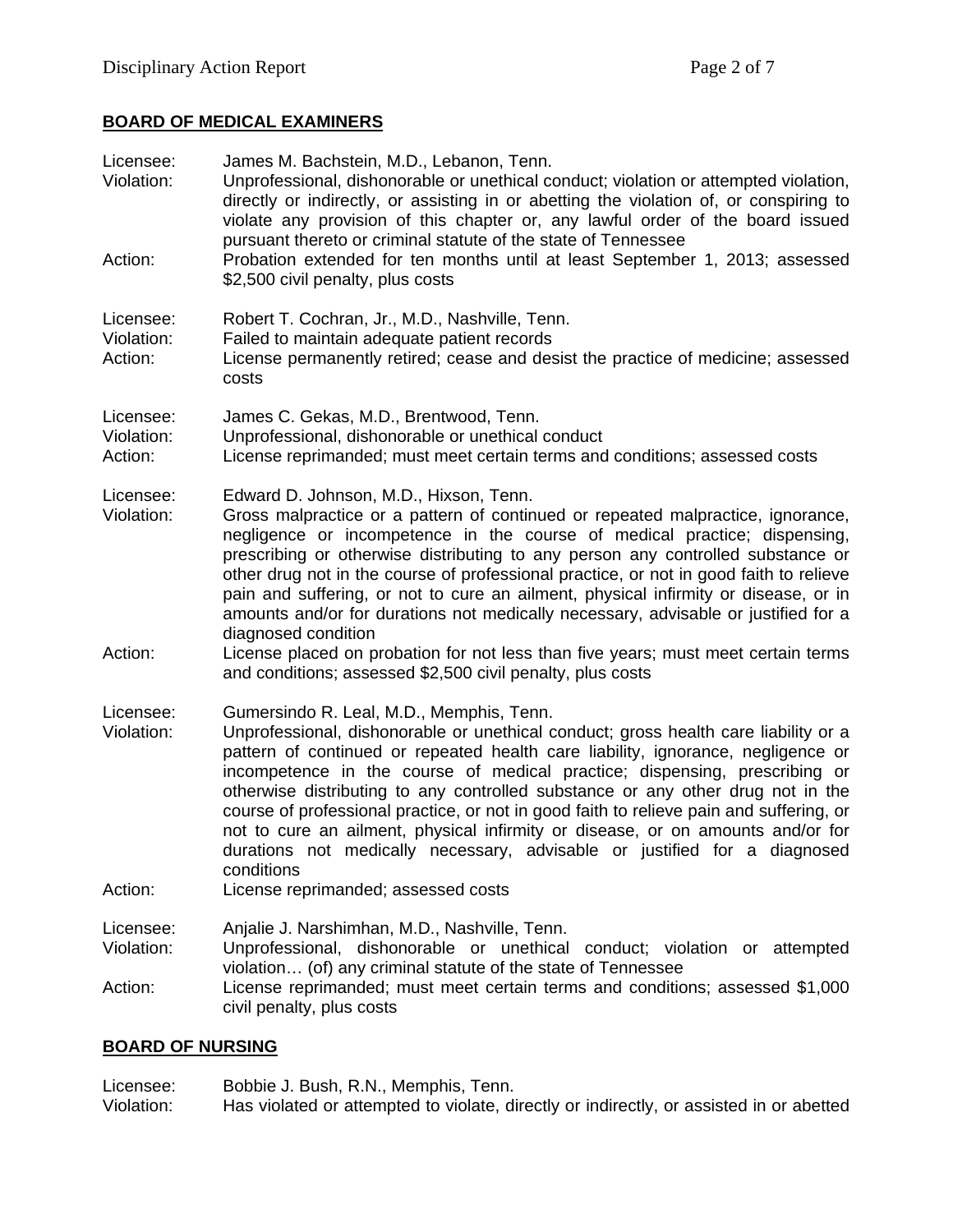| Action:                            | the violation of or conspired to violate any provision of this chapter or any lawful<br>order of the board issued pursuant thereto<br>License revoked; revocation stayed; license placed on probation to run concurrent<br>with monitoring agreement already in place with the Tennessee Professional<br>Assistance Program; assessed \$500 civil penalty, plus costs                                                                                                                                                                                        |  |
|------------------------------------|--------------------------------------------------------------------------------------------------------------------------------------------------------------------------------------------------------------------------------------------------------------------------------------------------------------------------------------------------------------------------------------------------------------------------------------------------------------------------------------------------------------------------------------------------------------|--|
| Licensee:<br>Violation:            | Paula Kirby Carringer-Jones, R.N., Seymour, Tenn.<br>Has violated or attempted to violate, directly or indirectly, or assisted in or abetted<br>the violation of or conspired to violate any provision of this chapter or any lawful<br>order of the board issued pursuant thereto                                                                                                                                                                                                                                                                           |  |
| Action:                            | License revoked; assessed \$500 civil penalty, plus costs                                                                                                                                                                                                                                                                                                                                                                                                                                                                                                    |  |
| Licensee:<br>Violation:            | Jason P. Davis, R.N., Somerville, Tenn.<br>Has violated or attempted to violate, directly or indirectly, or assisted in or abetted<br>the violation of or conspired to violate any provision of this chapter or any lawful<br>order of the board issued pursuant thereto                                                                                                                                                                                                                                                                                     |  |
| Action:                            | License revoked; assessed \$500 civil penalty, plus costs                                                                                                                                                                                                                                                                                                                                                                                                                                                                                                    |  |
| Licensee:<br>Violation:<br>Action: | Susan J. Hawk, R.N., Mt. Juliet, Tenn.<br>Unfit or incompetent by reason of negligence, habits or other cause;<br>unprofessional conduct<br>License placed on probation for no less than two years; must meet certain terms<br>and conditions; assessed \$1,000 civil penalty, plus costs                                                                                                                                                                                                                                                                    |  |
|                                    |                                                                                                                                                                                                                                                                                                                                                                                                                                                                                                                                                              |  |
| Licensee:<br>Violation:<br>Action: | Mitzi D. Henley, R.N., White House, Tenn.<br>Failed to pay student loan<br>License suspended                                                                                                                                                                                                                                                                                                                                                                                                                                                                 |  |
| Licensee:<br>Violation:<br>Action: | Elunga L. King, R.N., Knoxville, Tenn.<br>Failed to pay student loan<br>License suspended                                                                                                                                                                                                                                                                                                                                                                                                                                                                    |  |
| Licensee:<br>Violation:<br>Action: | Jane P. Meek, R.N., Tullahoma, Tenn.<br>Guilty of a crime; unprofessional conduct; making false or materially incorrect,<br>inconsistent or unintelligible entries in any patient records or in the records of any<br>health care facility, school, institution or other work place location pertaining to<br>obtaining, possessing or administration of any controlled substance as defined in<br>the Federal Controlled Substances Act<br>License revoked; revocation stayed; license suspended; must meet certain terms<br>and conditions; assessed costs |  |
| Licensee:<br>Violation:            | Michelle S. McCreary, L.P.N., Winchester, Tenn.<br>Guilty of a crime; unfit or incompetent by reason of negligence, habits or other<br>cause; unprofessional conduct; unauthorized use or removal of narcotics, drugs,<br>supplies, or equipment from any health care facility, school, institution or other<br>work place location; engaging in acts of dishonesty which relate to the practice of<br>nursing                                                                                                                                               |  |
| Action:                            | License revoked; assessed \$100 civil penalty, plus costs                                                                                                                                                                                                                                                                                                                                                                                                                                                                                                    |  |
| Licensee:<br>Violation:            | Chadrick W. Owens, R.N., McMinnville, Tenn.<br>Has violated or attempted to violate, directly or indirectly, or assisted in or abetted                                                                                                                                                                                                                                                                                                                                                                                                                       |  |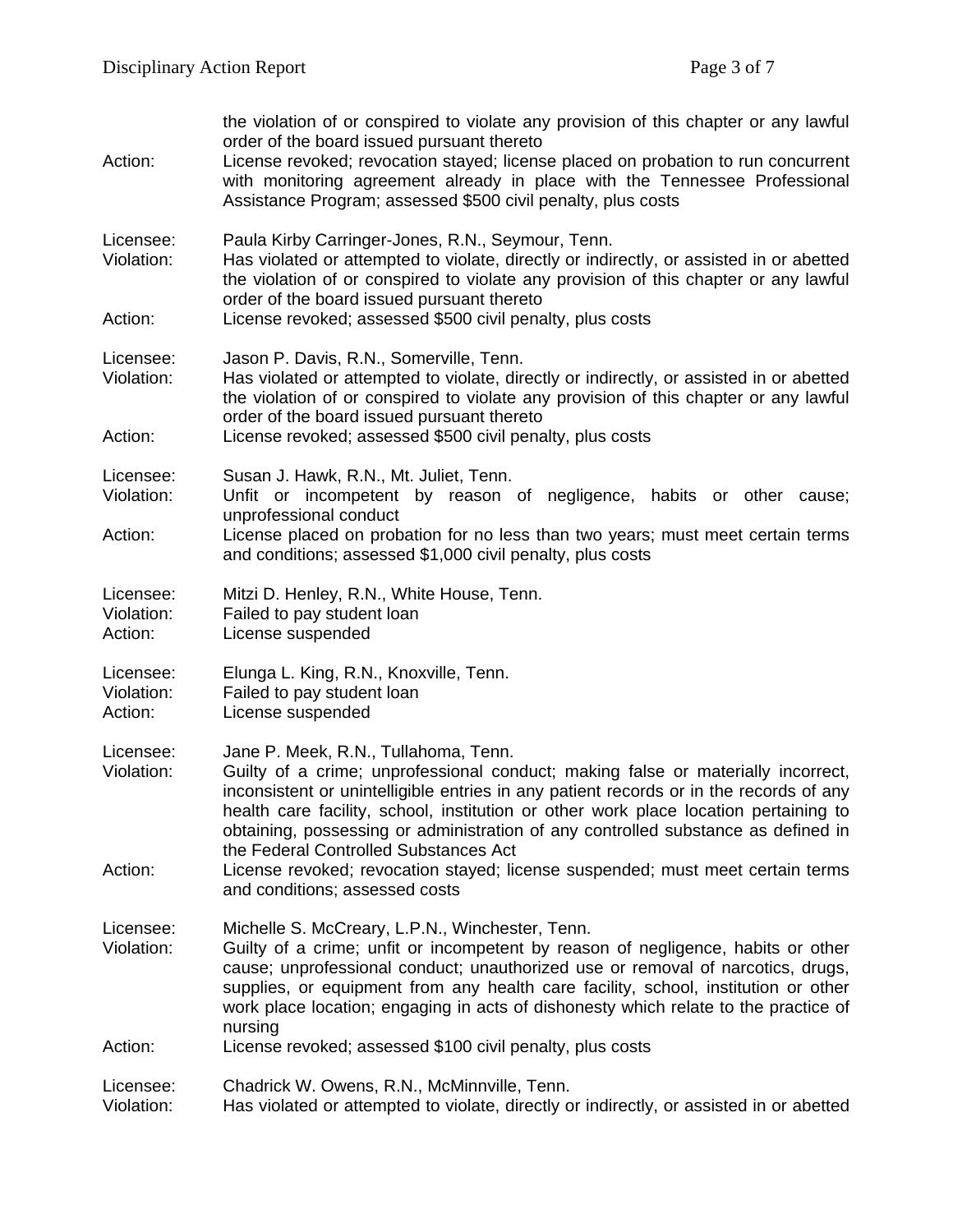| Action:                            | the violation of or conspired to violate any provision of this chapter or any lawful<br>order of the board issued pursuant thereto<br>License revoked; assessed \$500 civil penalty, plus costs                                                                                                                                                                                                                                                                                                                                                                                                                                                                                   |
|------------------------------------|-----------------------------------------------------------------------------------------------------------------------------------------------------------------------------------------------------------------------------------------------------------------------------------------------------------------------------------------------------------------------------------------------------------------------------------------------------------------------------------------------------------------------------------------------------------------------------------------------------------------------------------------------------------------------------------|
| Licensee:<br>Violation:<br>Action: | Scott N. Payne, L.P.N., Columbia, Tenn.<br>Failed to pay student loan<br>License suspended                                                                                                                                                                                                                                                                                                                                                                                                                                                                                                                                                                                        |
| Licensee:<br>Violation:<br>Action: | Emilee J. Roberts, L.P.N., Chattanooga, Tenn.<br>Failed to pay student loan<br>License suspended                                                                                                                                                                                                                                                                                                                                                                                                                                                                                                                                                                                  |
| Licensee:<br>Violation:            | Paula Rovelo, L.P.N., Roan Mountain, Tenn.<br>Action taken by the state of Louisiana; unprofessional conduct; guilty of a crime;<br>unfit or incompetent by reason of negligence, habits or other cause; addicted to<br>the use of alcohol or drugs to the degree of interfering with nursing duties;<br>unauthorized use or removal of narcotics, drugs, supplies, or equipment from any<br>health care facility, school, institution or other work place location; being under the<br>influence of alcoholic beverages, or under the influence of drugs which impair<br>judgment while on duty in any health care facility, school, institution or other work<br>place location |
| Action:                            | License revoked; assessed \$500 civil penalty, plus costs                                                                                                                                                                                                                                                                                                                                                                                                                                                                                                                                                                                                                         |

# **BOARD OF PHARMACY**

| Licensee:<br>Violation:<br>Action: | Larry E. Boatwright, D.Ph., Savannah, Tenn.<br>Guilty of a crime<br>License revoked                                                                                                                                                                                                                                                                                                        |  |
|------------------------------------|--------------------------------------------------------------------------------------------------------------------------------------------------------------------------------------------------------------------------------------------------------------------------------------------------------------------------------------------------------------------------------------------|--|
| Licensee:<br>Violation:<br>Action: | Susan S. Brooks, D.Ph., Hernando, MS.<br>Addicted to the use of alcohol, narcotic or other drugs; exhibited an incapacity of a<br>nature that prevents a pharmacist from engaging in the practice of pharmacy with<br>reasonable skill, confidence and safety to the public; guilty of dishonorable,<br>immoral, unethical or unprofessional conduct<br>License voluntarily surrendered    |  |
| Licensee:<br>Violation:<br>Action: | Paul N. Collins, D.Ph., Knoxville, Tenn.<br>Addicted to the use of alcohol, narcotic or other drugs; exhibited an incapacity of a<br>nature that prevents a pharmacist from engaging in the practice of pharmacy with<br>reasonable skill, confidence and safety to the public; guilty of dishonorable,<br>immoral, unethical or unprofessional conduct<br>License voluntarily surrendered |  |
| Licensee:<br>Violation:<br>Action: | Megan E. Foster, D.Ph., Arlington, Tenn.<br>Dishonorable, immoral, unethical, illegal and/or unprofessional conduct<br>License revoked                                                                                                                                                                                                                                                     |  |
| Licensee:<br>Violation:<br>Action: | Kroger Pharmacy #845, Donaldson, Tenn.<br>Failed to perform patient counseling to three patients or patient caregivers on new<br>and refill prescriptions in accordance with board rules<br>Assessed \$1,000 civil penalty; must submit acceptable, store specific, corrective                                                                                                             |  |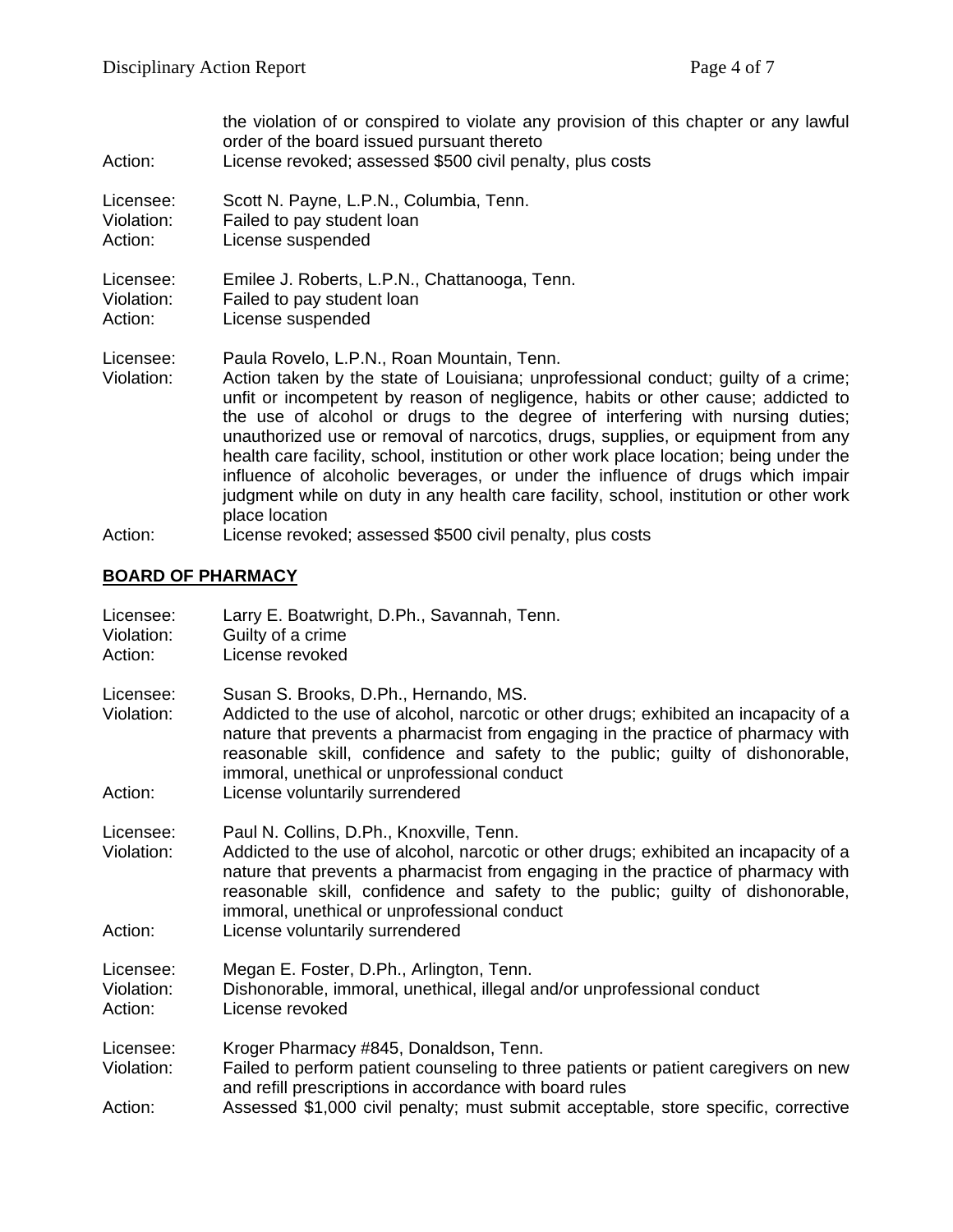|                                    | plan of action that addresses the failure to counsel in accordance with rules                                                                                                                                                                                                                                                                                                                                    |
|------------------------------------|------------------------------------------------------------------------------------------------------------------------------------------------------------------------------------------------------------------------------------------------------------------------------------------------------------------------------------------------------------------------------------------------------------------|
| Licensee:<br>Violation:<br>Action: | Angela D. Lawson, R.T., Cleveland, Tenn.<br>Failed to be properly registered with the board as a pharmacy technician<br>Assessed \$100 civil penalty                                                                                                                                                                                                                                                             |
| Licensee:                          | Main Street Family Pharmacy, Manufacture/Distributor/Wholesaler,<br>L.L.C.,                                                                                                                                                                                                                                                                                                                                      |
| Violation:<br>Action:              | Newbern, Tenn.<br>Failed to comply with duly promulgated rules of the board<br>License placed on probation for three years; must meet certain terms and<br>conditions; assessed \$25,600 civil penalty per license; assessed costs                                                                                                                                                                               |
| Licensee:<br>Violation:            | Christy R. Newbaker, D.Ph., Dyersburg, Tenn.<br>Engaging in conduct prohibited or made unlawful by any of the provisions of parts<br>2-5 of this chapter or any other laws of the stat or of the United States relating to<br>drugs or to the practice of pharmacy; being guilty of dishonorable, immoral,<br>unethical or unprofessional conduct; failing to comply with duly promulgated rules<br>of the board |
| Action:                            | License placed on probation for two years;<br>must meet certain terms and<br>conditions; assessed \$12,800 civil penalty                                                                                                                                                                                                                                                                                         |
| Licensee:<br>Violation:            | P & S Pharmacy, L.L.C., Rogersville, Tenn.<br>Failed to perform patient counseling to one new patient or patient caregiver and<br>two patients or patient caregivers on refills in accordance with board rules.                                                                                                                                                                                                  |
| Action:                            | Assessed \$1,000 civil penalty; must submit acceptable, store specific, corrective<br>plan of action that addresses the failure to counsel in accordance with rules                                                                                                                                                                                                                                              |
| Licensee:<br>Violation:            | Elizabeth Logan Price, D.Ph., Rogersville, Tenn.<br>Failed to provide patient counseling to three patients or caregivers for new and<br>refilled prescriptions                                                                                                                                                                                                                                                   |
| Action:                            | Assessed \$1,000 civil penalty                                                                                                                                                                                                                                                                                                                                                                                   |
| Licensee:<br>Violation:            | Laura H. Sadler, D.Ph., Columbia, Tenn.<br>Failed to provide patient counseling to three patients or caregivers for new and<br>refilled prescriptions                                                                                                                                                                                                                                                            |
| Action:                            | Assessed \$1,000 civil penalty                                                                                                                                                                                                                                                                                                                                                                                   |
| Licensee:<br>Violation:            | Elizabeth R. Smith, D.Ph., Rogersville, Tenn.<br>Failed to provide patient counseling to three patients or caregivers for new and<br>refilled prescriptions                                                                                                                                                                                                                                                      |
| Action:                            | Assessed \$1,000 civil penalty                                                                                                                                                                                                                                                                                                                                                                                   |
| Licensee:<br>Violation:            | Kylee D. Smith, R.T., Knoxville, Tenn.<br>Removed controlled substances from the pharmacy without authorization from a<br>licensed prescriber                                                                                                                                                                                                                                                                    |
| Action:                            | <b>Registration revoked</b>                                                                                                                                                                                                                                                                                                                                                                                      |
| Licensee:<br>Violation:            | Michael Springer, D.Ph., Greenbrier, Tenn.<br>Failed to provide patient counseling to three patients or caregivers for new and                                                                                                                                                                                                                                                                                   |

refilled prescriptions

Action: Assessed \$1,000 civil penalty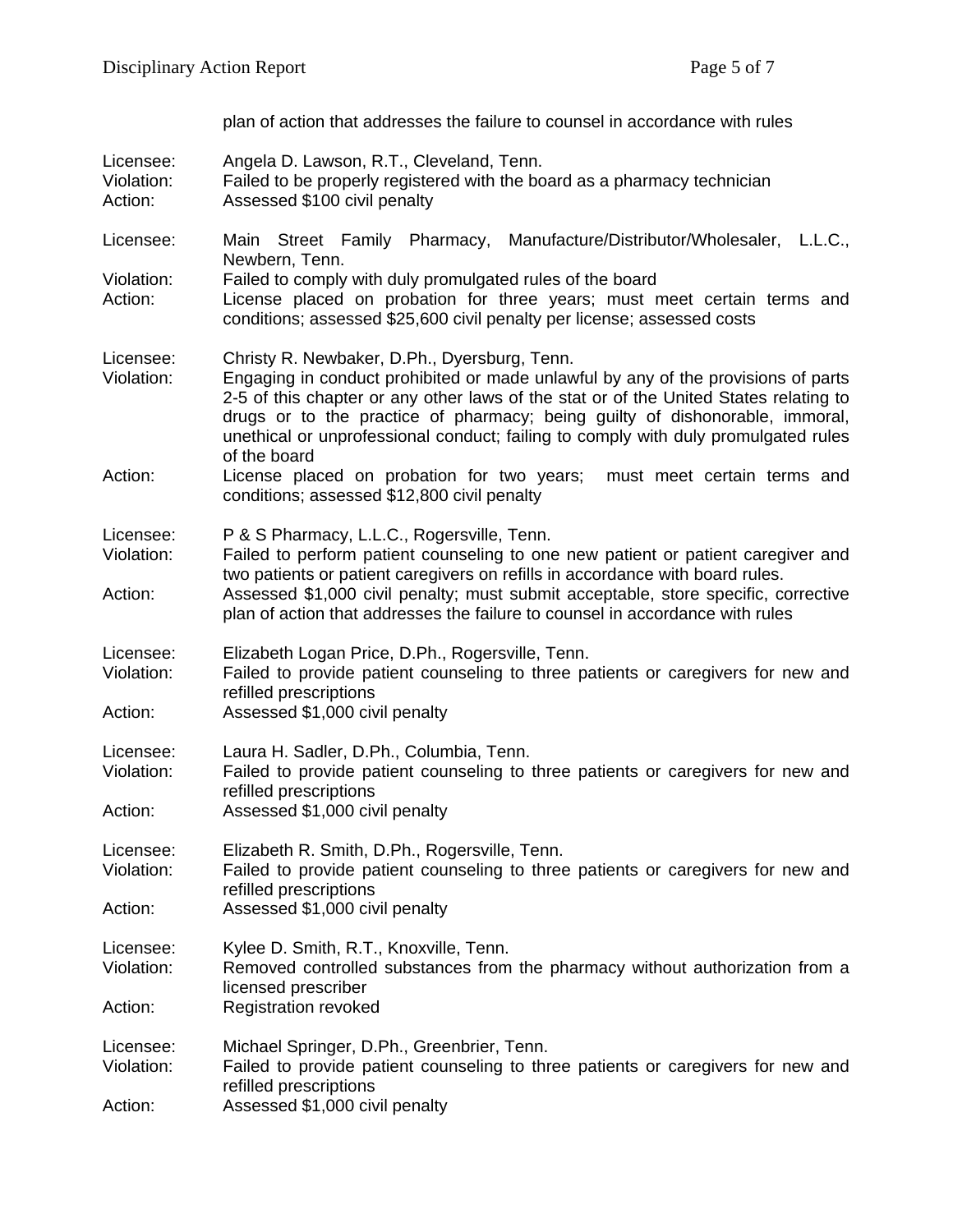| Licensee:<br>Violation: | Charlene Thomas, R.T., Seymour, Tenn.<br>Removed controlled substances from the pharmacy without authorization from a<br>licensed prescriber |
|-------------------------|----------------------------------------------------------------------------------------------------------------------------------------------|
| Action:                 | License revoked                                                                                                                              |
| Licensee:               | Universal Hospital Services Inc., Knoxville, Tenn.                                                                                           |
| Violation:              | Practicing without obtaining facility inspection                                                                                             |
| Action:                 | Assessed \$50 civil penalty                                                                                                                  |
| Licensee:               | Monica A. Wilson, R.T., Memphis, Tenn.                                                                                                       |
| Violation:              | Dishonorable, immoral, unethical, illegal and/or unprofessional conduct                                                                      |
| Action:                 | <b>Registration revoked</b>                                                                                                                  |

# **BOARD OF EXAMINERS IN PSYCHOLOGY**

| Licensee:  | Theresa M. Okqumabua, D.Ph., Memphis, Tenn. |
|------------|---------------------------------------------|
| Violation: | Practicing on expired license               |
| Action:    | Assessed \$250 civil penalty                |

## **BOARD OF SOCIAL WORKER LICENSURE**

| Licensee:  | La'Tasha R. Anderson, L.M.S.W., Jackson, Tenn.             |
|------------|------------------------------------------------------------|
| Violation: | Failed to maintain sufficient continuing education credits |
| Action:    | Assessed \$250 civil penalty                               |
| Licensee:  | Donna J. Mitchell, L.M.S.W., Mascot, Tenn.                 |
| Violation: | Failed to pay student loan                                 |
| Action:    | License suspended                                          |

## **ABUSE REGISTRY**

| Individual: | Amber Nicole Autry, Greeneville, Tenn. |
|-------------|----------------------------------------|
| Abuse:      | Misappropriation                       |
| Profession: | CNA (Revoked)                          |
| Individual: | Brandon Boldon, Knoxville, Tenn.       |
| Abuse:      | Physical/Emotional/Psychological       |
| Profession: | <b>Direct Support Staff</b>            |
| Individual: | Amy Whisenant Duren, Nashville, Tenn.  |
| Abuse:      | <b>Financial Exploitation</b>          |
| Profession: | Not provided                           |
| Individual: | Kasandra V. Flood, Knoxville, Tenn.    |
| Abuse:      | Misappropriation                       |
| Profession: | CNA (Revoked)                          |
| Individual: | Cheryl Fuller, Nashville, Tenn.        |
| Abuse:      | Exploitation                           |
| Profession: | <b>Personal Assistant</b>              |